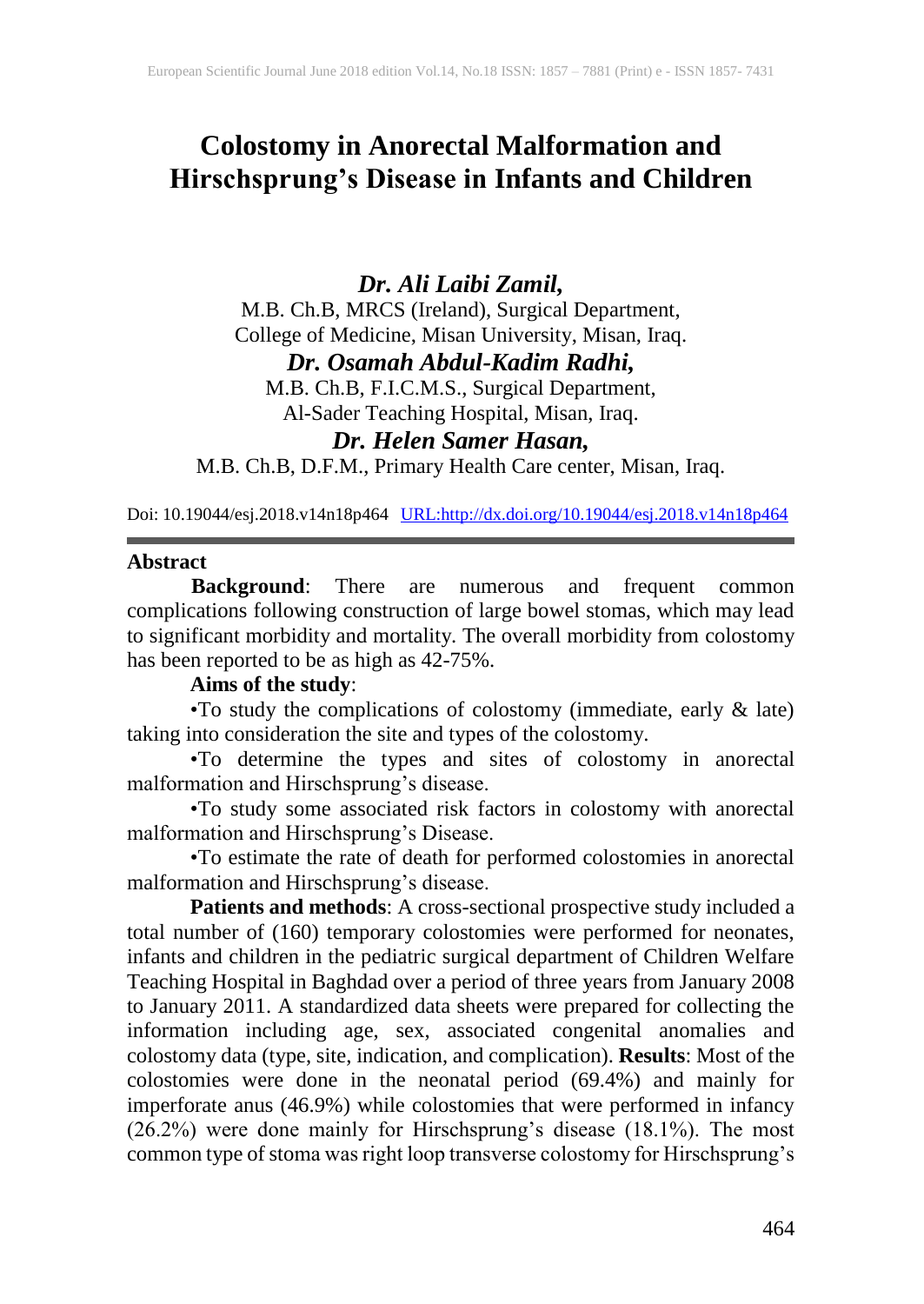disease (31.2%) and pelvic loop for imperforate anus (42.5%). 107 different complications developed in 71 patients as a result of colostomy formation and the most common complications were stomal prolapse, skin excoriation, wound sepsis, stomal stenosis, retraction, and bleeding. The mortality rate was 7.5% (12 patients); 4 patients had Hirschsprung's disease and 8 patients had an imperforate anus. **Conclusion**: Hirschsprung's disease and imperforate anus were the most common indications of stoma formation in pediatric age group. The right transverse loop and pelvic loop colostomy were the commonest stoma that was performed with a high rate of complications.

## **Keywords:** Colostomy, stoma, Hirschsprung, neonate

## **Introduction**

A colostomy can be defined as surgical procedure made in the large colon to convert the pathway of feces and flatus to the exterior to be collected in an external appliance **(**Russell, 2004 & Bastawrous, 1995). The history of colostomies date back to the late-eighteenth century, and some of the first survivors of colostomy were neonates with imperforate anus (O'Neil, 1998). The first surgeon who did a colostomy was Dubois in 1783 but unfortunately, the patient died after the procedure by 10 days. While a successful colostomy had been done by Duret (professor of surgery) in 1793 who did a colostomy in the neonate of 4 days old with anorectal malformation (O'Neil, 1998 & Dinnick, 1934). The colostomy can be categorized into two types:

- 1. Temporary colostomy: in which a temporary procedure is performed as a part of the general management of mostly congenital malformations (Raffensporger, 1990 & Cigdem, 2006).
- 2. Permanent colostomy: it is performed after excision of the rectum for a carcinoma (Raffensporger, 1990 & Cigdem, 2006).

Anorectal malformations and Hirschsprung's disease are still to be considered as the most common indications for colostomy in newborns and infants (Raffensporger, 1990, Cigdem, 2006 & Robber, 2005). Approximately, the prevalence rate of Hirschsprung's disease is 1/5000 live births (Suita, 1996) with nearly a similar rate in anorectal malformation 1 /4000–5000 live births (Keith, 2005). The other indications for colostomy include; distal atresia of the colon, injuries in the colon and anorectal area, necrotizing enterocolitis, meconium ileus and high anal fistula (Raffensporger, 1990, O Neil, 2004 & Pena, 2006).

There are frequent common complications occur after a procedure of colostomy which can cause significant morbidity and mortality. The overall morbidity from colostomy had been recorded to be 42-75% (Brown, 2005 & AL Salem, 1992). Complications after colostomy can be classified according to the time of occurrence into immediate or early and late complications. Early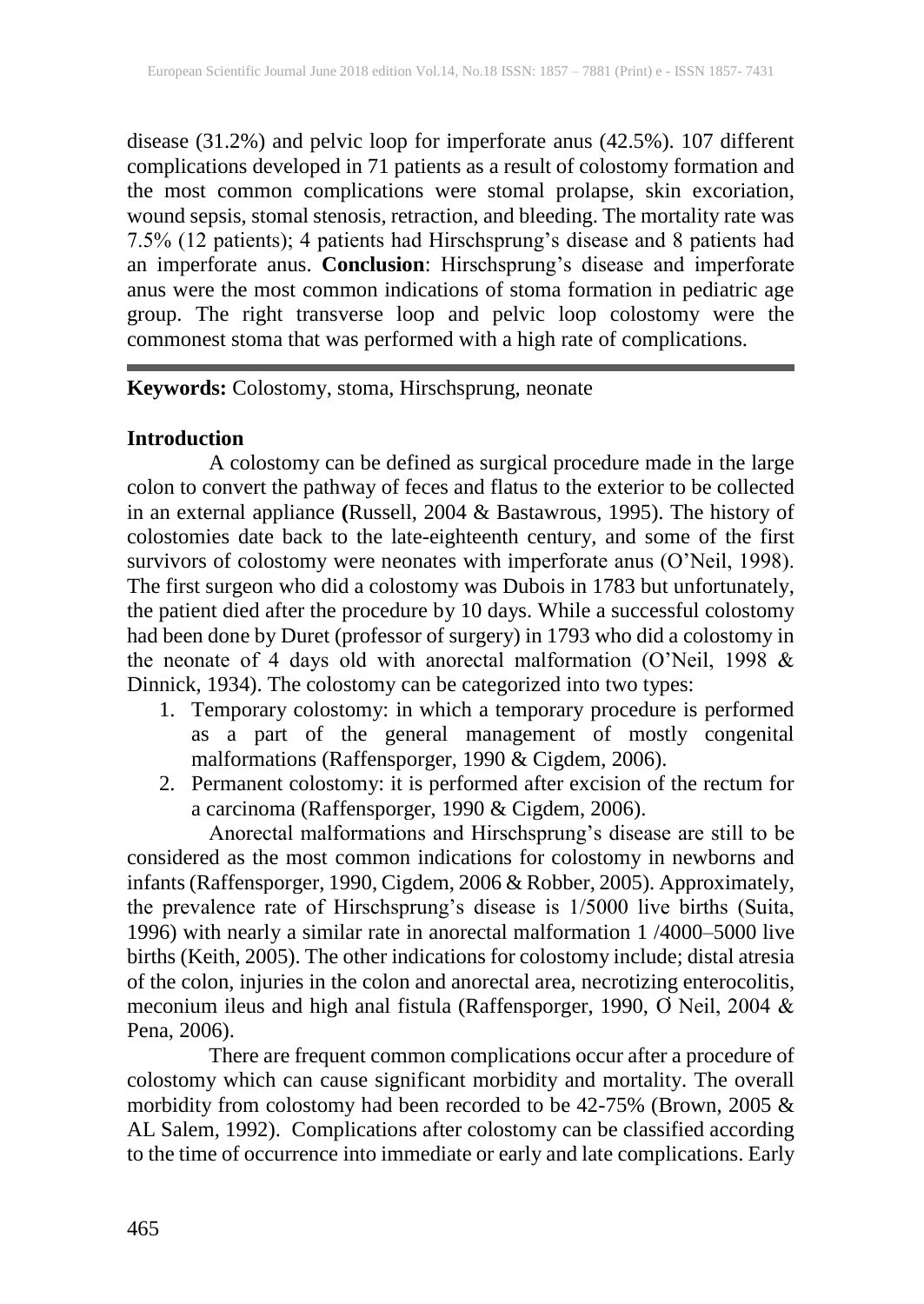complications may include wound infection, abscess, fistula, necrosis, retraction, bleeding and obstruction of the small intestine **(**Russell, 2004, Fleshman, 2007 & Lawrence, 1994).

Most of the immediate and early complications can be attributed to technical failures. Approximately 32-57% was reported as mechanical complications in Patwardhan et al study (Patwardhan, 2001). Finally, the late complications include a parastomal hernia, colostomy prolapse, stenosis, diarrhea and skin excoriation (Fleshman, 2007 & Lawrence, 1994).

#### **Aims of the study**

- To study the complications of colostomy (immediate, early & late) taking into consideration the site and types of the colostomy.
- To determine the types and sites of colostomy in anorectal malformation and Hirschsprung's disease.
- To study some associated risk factors in colostomy with anorectal malformation and Hirschsprung's Disease.
- To estimate the rate of death for performed colostomies in anorectal malformation and Hirschsprung's disease.

#### **Patients and methods**

A cross-sectional prospective study included total number of (160) temporary colostomies that were performed for neonates, infants and children in the pediatric surgical department of Children Welfare Teaching Hospital in Baghdad over a period of three years from January 2008 to January 2011. There were 70 patients with Hirschsprung's disease and 90 patients with anorectal malformations.

Data were collected from patients' records which include:

1.Age.

2.Sex.

3.Associated congenital anomalies.

4.Indications for colostomy.

5.The site of colostomy.

6.Type of colostomy.

7.Complications and management.

The analysis of data was carried out using the available statistical packages for social science, version 18.0(SPSS-18.0). Data were presented in form of a table of number and percentage. Chi-square test  $(x^2$ -test) was used for testing the significance of the association between variable under study. Statistical significance was considered whenever the P-value was equal or less than 0.05.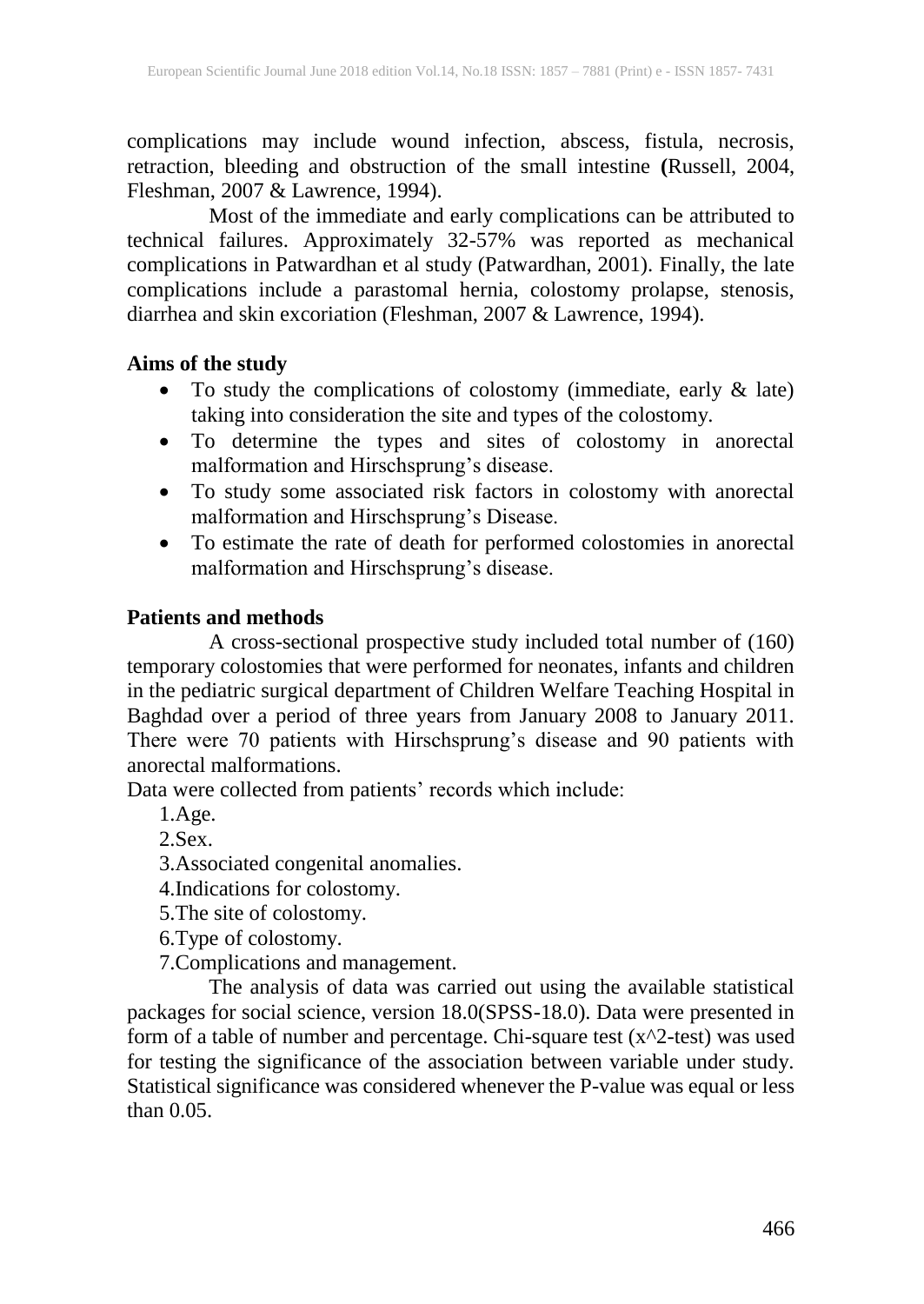## **Results**

According to gender classification; totally males were forming 94 patients in which 40(42.5%) presented with anorectal malformations and 54(57.5%) patients presented with Hirschsprung's disease. While females were 66 cases in which 50 (75.8%) presented with anorectal malformations and 16(24.2%) patients with Hirschsprung's disease and these relationships were strongly significant as p is  $0.0003$  as shown in the table (1).

| Gender      | <b>Anorectal malformations</b><br>Number $(\% )$ | Hirschsprung's disease<br>Number $(\% )$ | <b>Total</b> | p      |
|-------------|--------------------------------------------------|------------------------------------------|--------------|--------|
| Male        | 40 (42.5%)                                       | 54 (57.5%)                               | 94(100%)     |        |
| Female      | 50 (75.8%)                                       | 16 (24.2%)                               | 66 (100%)    | 0.0003 |
| Male:Female |                                                  |                                          |              |        |
| ratio       | 1:1.25                                           | 3.3:1                                    |              |        |

**Table (1):** Classification of stoma formation of colostomy in anorectal malformation and  $Hirochrrunq'$ s disease according to the gender.

The age of patients (at which the stoma of colostomy was performed) was ranging from 1day to 9 years.

The sample was divided into 3 groups:

- 1. During the neonatal period: the total cases were (69.4%) in which (46.9%) patients presented with anorectal malformations and (22.5%) patients presented with Hirschsprung's disease.
- 2. From 1-12 months: were forming (26.2%) in which (8.1%) presented with anorectal malformations and (18.1%) presented with Hirschsprung's disease.
- 3. More than  $\overline{1}$  year: were (4.4%) in which (1.3%) presented with anorectal malformations and (3.1%) with Hirschsprung's disease.

The age (at which colostomy was performed) was significantly associated with anorectal malformations and Hirschsprung's disease; p is 0.0007 as shown in the table (2).

| throwing a mother according to the age. |                                |                        |               |        |  |  |  |  |
|-----------------------------------------|--------------------------------|------------------------|---------------|--------|--|--|--|--|
| Age                                     | <b>Anorectal malformations</b> | Hirschsprung's disease | <b>Total</b>  |        |  |  |  |  |
|                                         | Number $(\% )$                 | Number $(\% )$         |               |        |  |  |  |  |
| $1-28$ days                             | 75 (46.9%)                     | 36 (22.5%)             | $111(69.4\%)$ |        |  |  |  |  |
| $1-12$ months                           | $13(8.1\%)$                    | 29 (18.1%)             | $42(26.2\%)$  | 0.0007 |  |  |  |  |
| Over 1<br>vear                          | $2(1.3\%)$                     | $5(3.1\%)$             | $7(4.4\%)$    |        |  |  |  |  |
| <b>Total</b>                            | 90(56.3%)                      | 70(43.7%)              | 160 (100%)    |        |  |  |  |  |

**Table (2):** Classification of stoma formation of colostomy in anorectal malformation and Hirschnrung's disease according to the age.

In anorectal malformation; loop and double barrel types pelvic colostomies were the main types which were applied in 68(75.6%) and 18(20.0%) patients respectively. While only 5 (7.2%) of Hirschsprung's disease had a double barrel type colostomy and this association was significant as p is 0.007 as shown in the table (3).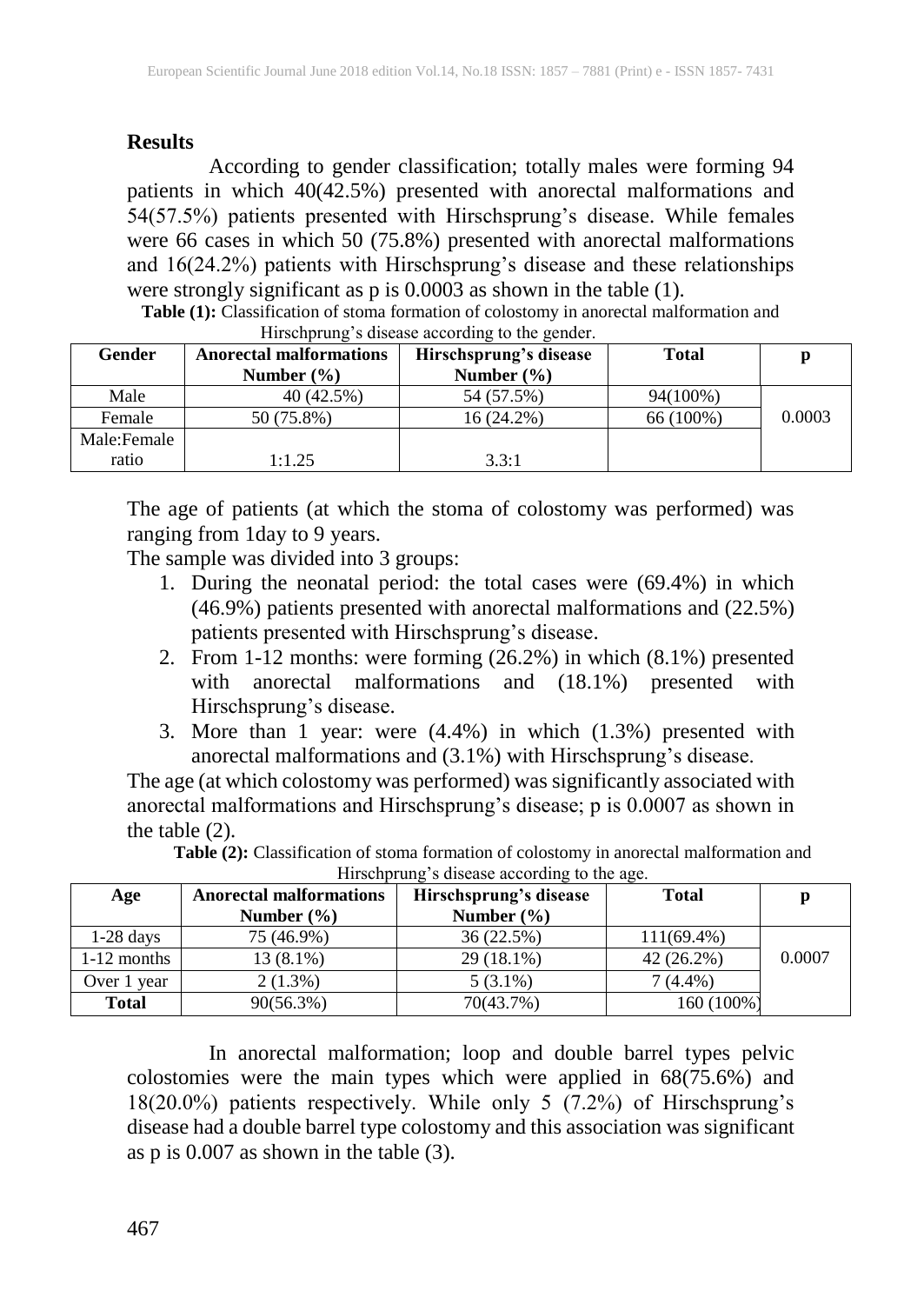The transverse colostomy was done mainly in Hirschsprung's disease in which a loop type colostomy was done in 50 (71.4%) while a double barrel type colostomy was done in  $15(21.4%)$  and this was not significant (p is 0.02). But when comparing these results totally; it was shown significant differences among not only for the indication of colostomy but also the type and site of colostomy (p is 0.0001) as shown in the table (3). Regarding complication of colostomy: complications were shown in 107 patients and the most common complications were loop prolapsed, skin excoriation and wound infection in which they were forming 35 (32.7%), 26 (24.3%) and 13(12.2%) respectively as shown in the table (4). There was a significant association between the type of colostomy and type of complication; in which p are 0.007 and 0.002 for transverse and pelvic colostomy respectively. In addition, the total colostomies were significantly associated with the type of complication as p is 0.004 as shown in the table (4).

|                         | Stoma type       | prolapsed    | excoriation<br>Skin | Wound<br>sepsis | <b>Bleeding</b> | <b>Stenosis</b> | Retraction     | obstruction<br>Intestinal | Dysfunction      | Parastomal<br>hernia | $\mathbf{r}$ | $\mathbf{p}$ |
|-------------------------|------------------|--------------|---------------------|-----------------|-----------------|-----------------|----------------|---------------------------|------------------|----------------------|--------------|--------------|
|                         | Loop             | 26           | 12                  | $\overline{2}$  | $\overline{2}$  | 3               | $\overline{4}$ | 1                         | $\mathfrak{2}$   | $\boldsymbol{0}$     | 0.007        | 0.004        |
| Transverse<br>colostomy | double<br>barrel | $\mathbf{1}$ | 6                   | 6               | 1               | 1               | $\mathfrak{2}$ | 1                         | $\boldsymbol{0}$ | $\boldsymbol{0}$     |              |              |
|                         | Loop             | 8            | 6                   | 2               | $\overline{4}$  |                 | $\overline{2}$ |                           | $\mathbf{0}$     | $\boldsymbol{0}$     | 0.002        |              |
| pelvic<br>colostomy     | double<br>barrel | $\theta$     | $\overline{2}$      | $\overline{3}$  | $\mathbf{1}$    | $\overline{4}$  | $\mathbf{1}$   | $\boldsymbol{0}$          | $\mathbf{1}$     | 1                    |              |              |
|                         | <b>Total</b>     | 35<br>32.7%  | 26<br>24.3%         | 13<br>12.2%     | 8<br>7.5%       | 9<br>8.4%       | 9<br>8.4%      | 3<br>2.8%                 | 3<br>2.8%        | 0.9%                 | 107<br>100%  |              |

| Table (4): Complications according to the type of colostomy. |  |  |
|--------------------------------------------------------------|--|--|
|                                                              |  |  |

Distal loop prolapse occurred in 25 cases mainly of transverse type colostomies while only 2 cases in pelvic type. Proximal loop prolapse occurred in 5 colostomies (pelvic type) as shown in the table (5).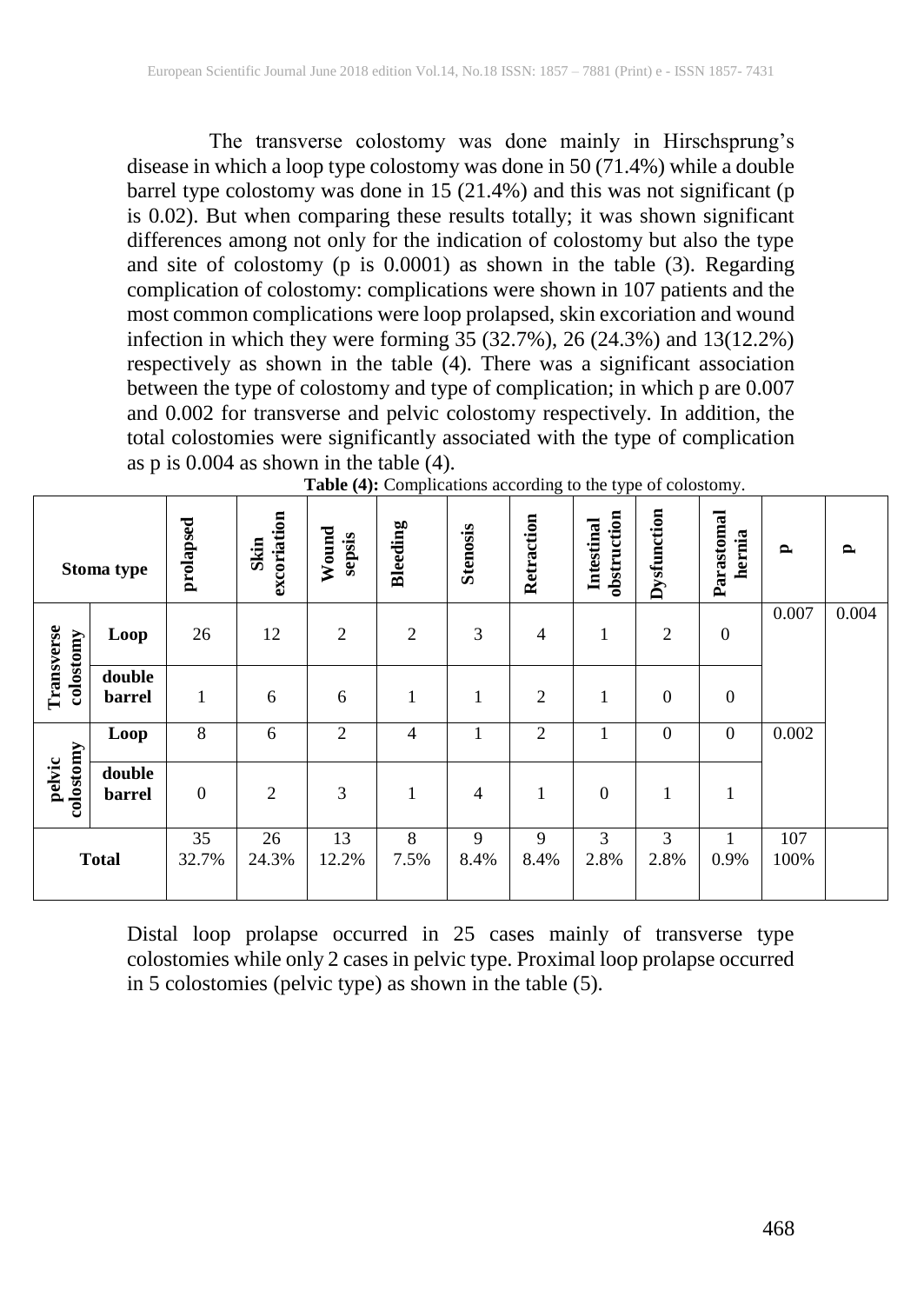| Stoma type        |               | <b>Proximal loop</b><br>Number( $\%$ ) | <b>Distal loop</b><br>Number( $\%$ ) | <b>Both loops</b><br>Number $(\% )$ |           |
|-------------------|---------------|----------------------------------------|--------------------------------------|-------------------------------------|-----------|
| <b>Transverse</b> | Loop          | $0(0\%)$                               | 25 (23.3%)                           | $2(1.9\%)$                          |           |
| colostomy         | Double barrel | $0(0\%)$                               | $0(0\%)$                             | $0(0\%)$                            |           |
| <b>Pelvic</b>     | Loop          | $5(4.7\%)$                             | $2(1.9\%)$                           | $1(0.9\%)$                          |           |
| colostomy         | Double barrel | $0(0\%)$                               | $0(0\%)$                             | $0(0\%)$                            |           |
|                   | Total         | $5(4.7\%)$                             | $27(25.2\%)$                         | $3(2.8\%)$                          | 35(32.7%) |

**Table (5):** Site of loop prolapse in relation to the type of colostomy.

Wound infection had been occurred in 13(12.2%) patients of performed colostomies which include; infection, abscess, dehiscence, and fistula and was  $8$  (7.5%), 2 (1.9%), 2 (1.9%) and 1(0.9%) respectively as shown in the table (6).

| Stoma type        |               | <b>Infection</b>     | <b>Abscess</b> | <b>Dehiscence</b> | <b>Fistula</b> |
|-------------------|---------------|----------------------|----------------|-------------------|----------------|
|                   |               | Number $\frac{6}{6}$ | Number( $\%$ ) | Number( $\%$ )    | Number( $\%$ ) |
| <b>Transverse</b> | Loop          | 2(1.875%)            | $0(0\%)$       | $0(0\%)$          | $0(0\%)$       |
| colostomy         |               |                      |                |                   |                |
|                   | <b>Double</b> | 2(1.875%)            | $1(0.95\%)$    | $2(1.9\%)$        | $1(0.9\%)$     |
|                   | barrel        |                      |                |                   |                |
| <b>Pelvic</b>     | Loop          | 2(1.875%)            | $0(0\%)$       | $0(0\%)$          | $0(0\%)$       |
| colostomy         |               |                      |                |                   |                |
|                   | <b>Double</b> | 2(1.875%)            | $1(0.95\%)$    | $0(0\%)$          | $0(0\%)$       |
|                   | barrel        |                      |                |                   |                |
| <b>Total</b>      |               | $8(7.5\%)$           | $2(1.9\%)$     | $2(1.9\%)$        | $1(0.9\%)$     |
|                   |               |                      |                |                   |                |

**Table (6):** Types of wound sepsis in relation to the type of colostomy**.**

Total number of death was 12 (7.5%) patients only from total number (160 cases);

8 patients with anorectal malformations died because of associated congenital anomalies (congenital heart disease and tracheoesophageal fistula) forming 5 cases while the other (3 cases) died because of wound sepsis. While four died in patients with Hirschsprung's disease; three of them died due to late presentation of bowel perforation and the last case died due to sepsis as shown in the table (7).

**Table (7):** Mortality and causes of death in anorectal malformations and Hirschsprung's disease with a colostomy.

| <b>Disease</b>                             | <b>Wound sepsis</b> | <b>Associated</b>    | <b>Perforated</b> | Total     |
|--------------------------------------------|---------------------|----------------------|-------------------|-----------|
| Number( $\%$ )                             |                     | congenital anomalies | viscus            | mortality |
| Anorectal<br>malformations<br>$90(56.3\%)$ |                     |                      |                   | 8(5%)     |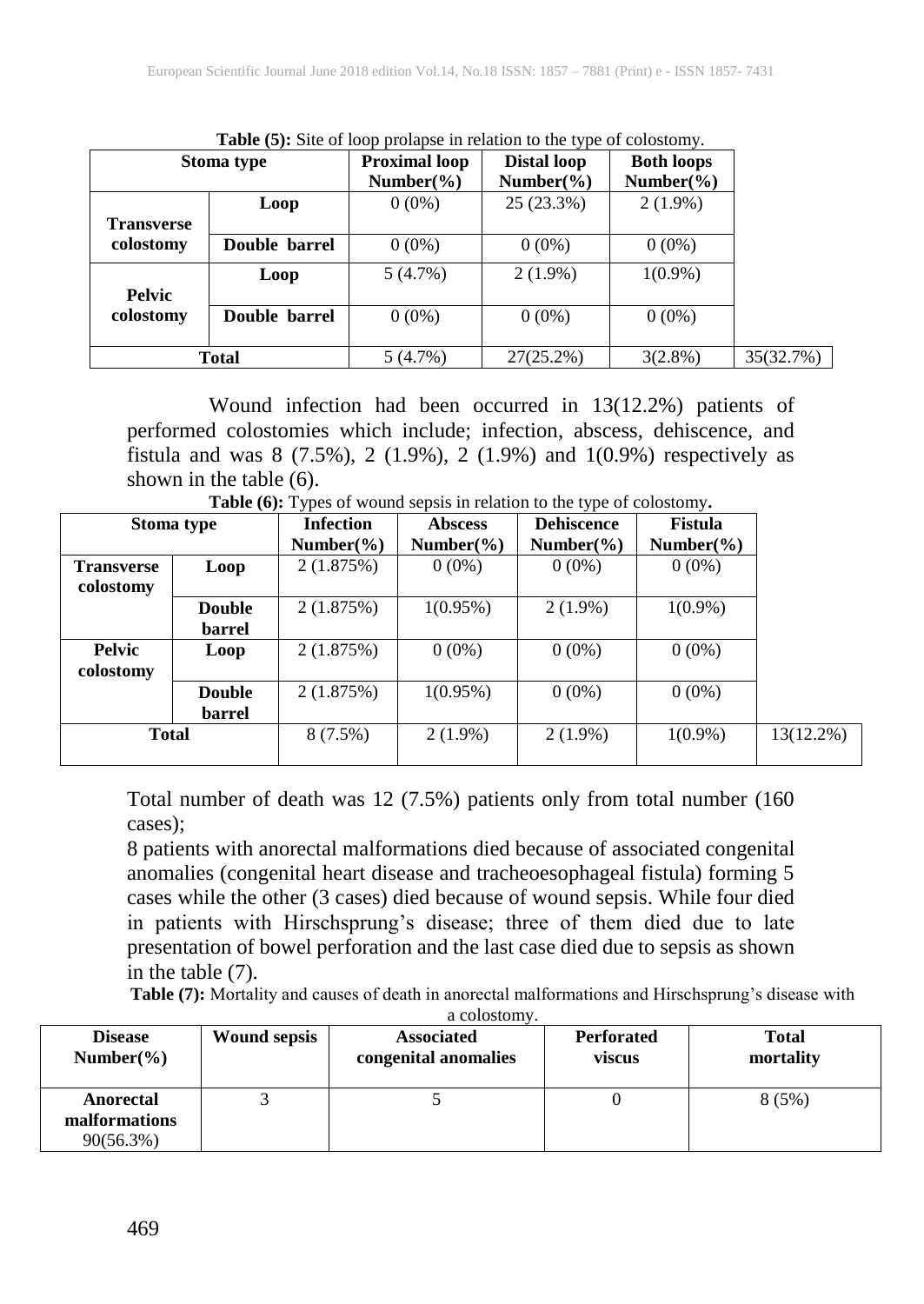| Hirschsprung's<br>disease<br>70(43.7%) |         |            |            | $4(2.5\%)$             |
|----------------------------------------|---------|------------|------------|------------------------|
| <b>Total</b><br>160(100%)              | 4(2.5%) | $5(3.1\%)$ | $3(1.9\%)$ | 12(7.5%)<br>From total |

#### **Discussion**

The temporary colostomy is an important surgical step in the initial management of a variety of diseases in neonates, infants, and children. The most common indications in the current study were Hirschsprung's disease and imperforate anus. Most of the stoma formations were performed in the neonatal period especially for imperforate anus while they were less in Hirschsprung's disease. Statistically, these results were strongly significant (p is 0.0007). Usually, the patient with an imperforate anus will be presented as an emergency with intestinal obstruction immediately after birth so urgent colostomy will be done. While in Hirschsprung's disease, some patients were responding to conservative treatment with rectal stimulation and irrigation then colostomy will be withheld.

The same was seen with Chandramouli et al study (Chandramouli, 2004); in which neonatal period was forming the major period for performing colostomies but the results were less in anorectal malformation and slightly more in Hirschsprung's disease. In anorectal malformation, male: female ratio was 1:1.25 which differ from those seen in other studies like Chandramouli et al study (2.7:1) (Chandramouli, 2004), Lister et al study (2.2:1) (Lister, 1983) and the same difference were seen with Hirschsprung's disease in which male: female ratio was 3.3:1, Chandramouli et al study (5:1) (Chandramouli, 2004) and Lister et al study (4.2:1) (Lister, 1983). Most of the surgeons in pediatric surgical department of Children Welfare Teaching Hospital were preferring to do right loop transverse colostomy; 50(71.4%) in Hirschsprung's disease rather than pelvic colostomy 5(7.2%) to avoid creating a protective transverse colostomy during performing a definitive procedure, while in cases of imperforate anus, they were preferring to do loop type pelvic colostomy 68 (75.6%) or double barrel type forming (20%) and in pelvic colostomy, the complications are fewer. The indications of colostomy (regarding type and site) were similar to Chandramouli et al study (Chandramouli, 2004) in which there was a preference of transverse type colostomy in Hirschsprung's disease while preferring pelvic type colostomy in anorectal malformation. In addition, the current study revealed that there was a significant association between the indication of colostomy with the type and site of colostomy (p is 0.0001). The most common complication in this study was prolapsed colostomy which developed in 35 patients (32.7%) and usually, it was occurring in right loop transverse colostomy (26 cases) while it was less frequent in double barrel colostomy (1 case only).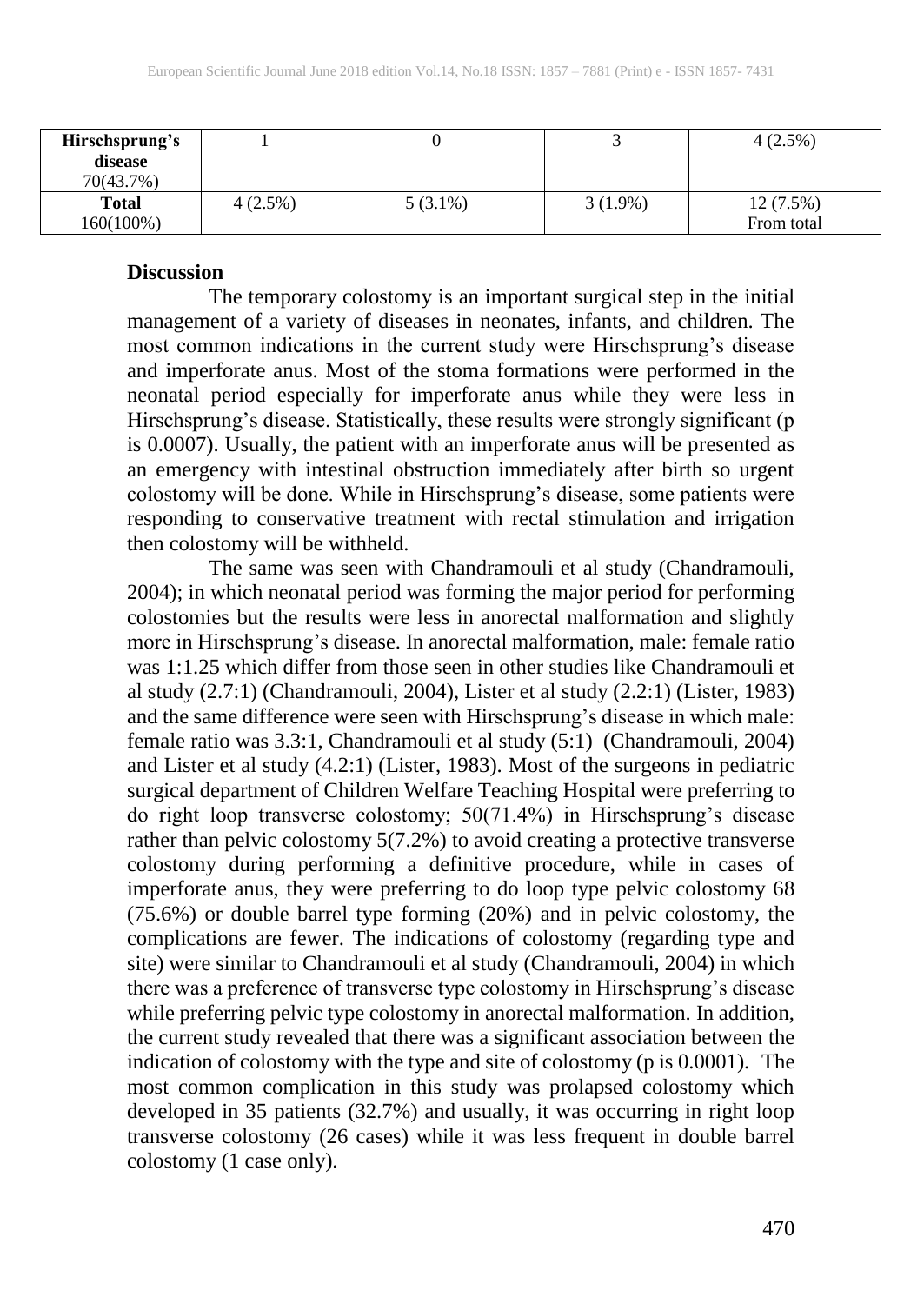Colostomy prolapse was more commonly affecting the distal limb (25.2%) more than the proximal one (4.7%) because the distal limb is dilated and hypertrophied especially in Hirschsprung's disease then with time it is decreasing in size and returning to the normal caliber that facilitates the prolapse. Also in a transverse colostomy, the distal limb represents a transverse colon which is redundant and liable for prolapse. The results of prolapsed colostomy in the current study were higher than Chandramouli et al (18.9%) (Chandramouli, 2004), Lister et al study (12%) (Lister, 1983) and Mollitt et al (11.6%) (Mollitt, 1980). The second most common complication in this study was skin excoriation which occurred in 26 patients (24.3%), it was high in comparison to Chandramouli et al (2%) (Chandramouli, 2004) and approximately the same as Lister et al study (21.6%) (Lister, 1983) and slightly less than Sheikh et al study (25%) (Sheikh, 2006). In the current study; the reasons behind the high rate of skin excoriation were due to poor compliance of patients with colostomy appliance especially those from rural areas. In addition, there was a shortage in the supply of colostomy appliances in the hospital and it was expensive. Wound sepsis which include local wound infection, peristomal abscess (stitch abscess), dehiscence and fistula had occurred in 13 patients (12.2%) which were forming high results in comparison with Chandramouli et al study (3%) (Chandramouli, 2004) but lower than Lister et al study (17%) (Lister, 1983).

Stomal stenosis occurred in 9 patients (8.4%); the reasons of stenosis were due to the small opening that was created for colostomy and ischemia of margins of stoma which end with stenosis. 6 patients of them responding to dilatation under general anesthesia and 3 patients needed a revision of stoma. So stomal stenosis in this study was high if compared with many studies like Chandramouli et al study (1.4%) (Chandramouli, 2004), Lister et al study (6.4%) (Lister, 1983) and Mollitt et al study (6.2%) (Mollitt, 1980). Stomal retraction had been occurred in 9 patients (8.4%) and mostly in a transverse loop type colostomy (6 cases; 5.6%). Revision of operation was done for 6 patients while 3 patients (divided type) are confined to the mucous fistula. A stomal retraction was high in comparison to Chandramouli et al study (2.4%) (Chandramouli, 2004), Lister et al study (1.9%) (Lister, 1983) and Mollitt et al study (3.4%) (Mollitt, 1980). In addition, all retracted colostomy associated with skin problems. Bleeding occurred in 8 (7.5%) of patients, it was higher in loop double type colostomy and usually was technical and it was high in comparison to Chandramouli et al (0.7%) (Chandramouli, 2004) and Lister et al study (5%) (Lister, 1983).

Intestinal obstruction occurred in 3 patients (2.8%) and it was low in comparison with other studies like Chandramouli et al study (10%) (Chandramouli, 2004) and Lister et al study (4%) (Lister, 1983). One patient (Hirschsprung's disease with double barrel colostomy) had been explored and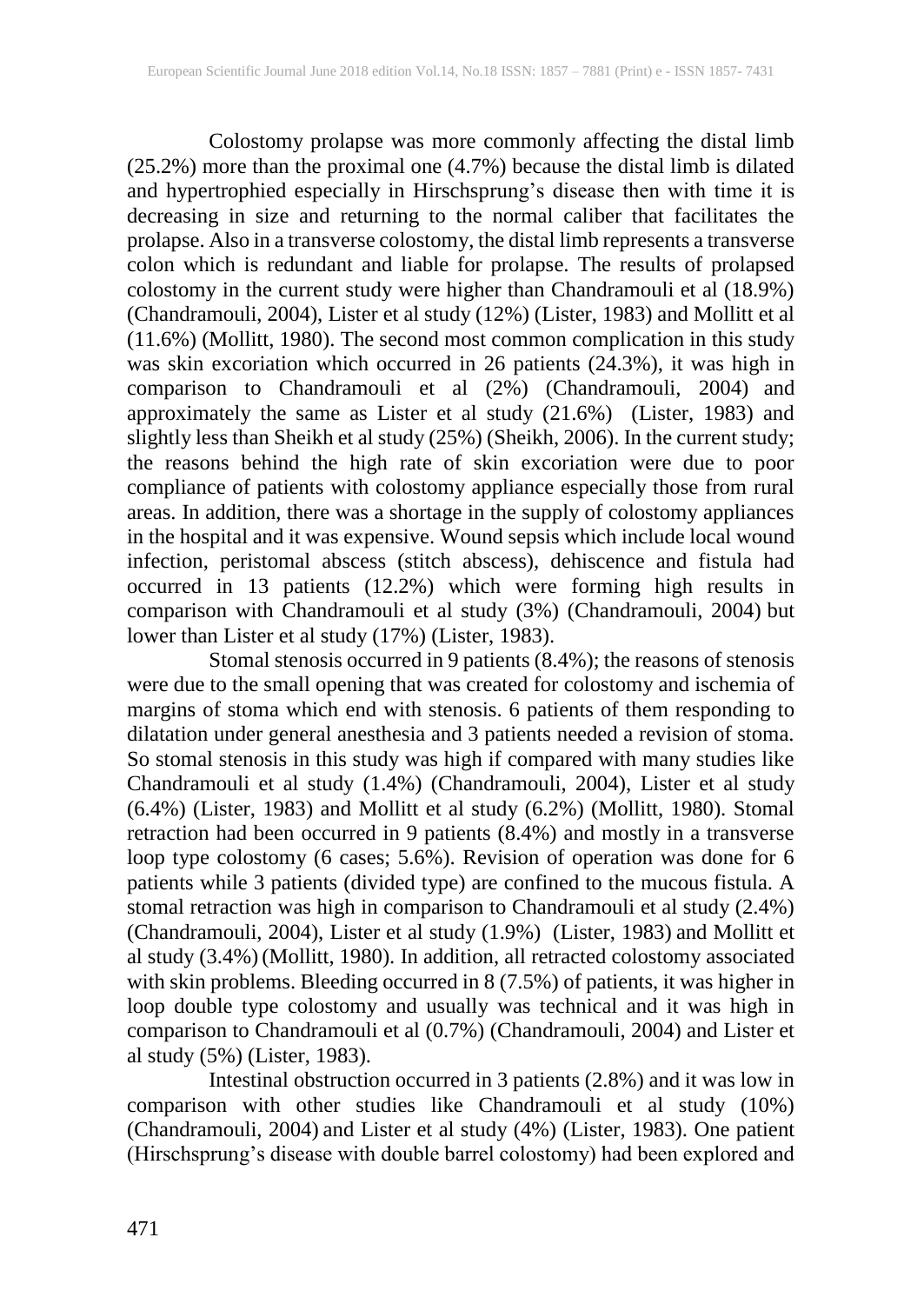the adhesion around the wound was identified while the other 2 patients were treated conservatively. Three patients (2.8%) had a stoma dysfunction (all the 3 patients had Hirschsprung's disease) which was higher than Chandramouli et al study (1%) (Chandramouli, 2004). The stoma dysfunction usually occurs due to lack of leveling colostomy and frozen section. A parastomal hernia developed in 1 patient only (0.9%) and usually occurred in a patient with poor abdominal wall muscle associated with local infection. Its incidence was approximately the same of Chandramouli et al study (0.7%) (Chandramouli, 2004). In general, 107 patients forming 66.9% (from total number of 160) developed different complications directly related to stoma formation that were much higher than Nour et al study in which complications occurred in 6.5% only (Nour, 1996), Hondle et al (23%) (Hondle, 2014), Chandramouli et al reported 27.5% (Chandramouli, 2004), Lister et al (32%) (Lister, 1983) and Mabula et al study (47.3%) (Mabula, 2014).

The causes for this high rate of complication probably related to poor and bad care for colostomy and delayed closure of colostomy which is supported by a study of Chandramouli et al which concluded that proper stomal care, regular nutritional assessment, and early closure of the colostomy would minimize morbidity and mortality of colostomy and its closure (Chandramouli, 2004). Mortality rate was high in the current study reaching 7.5% (12 patients) in comparison to other studies like Nour et al study (6.5%) (Nour, 1996), Mollit et al study (2.7%) (Mollitt, 1980), Lister et al study (3.8%) (Lister, 1983). Also, it was higher than Hondel et al study which showed that the mortality rate was 6% and none of them were directly related to stoma formation or closure (Hondle, 2014). This high mortality rate may be attributed to the absence of intensive care unit in Children Welfare Teaching Hospital and the lack of total parenteral nutrition.

The most common causes for death were associated with congenital anomalies (congenital heart disease, tracheoesophageal fistula, and associated Artesia), prematurity, intestinal obstruction, and wound sepsis. Revisions of stoma were done in 8.1% (13 patients) in this recent study and done for stomal stenosis, stomal dysfunction, intestinal obstruction and stomal retraction. This result is low in comparison to other studies like Mollit et al (16.4%) (Mollitt, 1980), Lister et al (18.6%) %) (Lister, 1983) and Chandramouli et al (16.7%) (Chandramouli, 2004).

#### **Conclusion**

Hirschsprung's disease and anorectal malformation were the most common indications for temporary colostomy in pediatric age group. Right loop transverse colostomy had the highest rate of complications while double barrel type was associated with less complication. Prolapse was the most common complication after right loop transverse colostomy and was more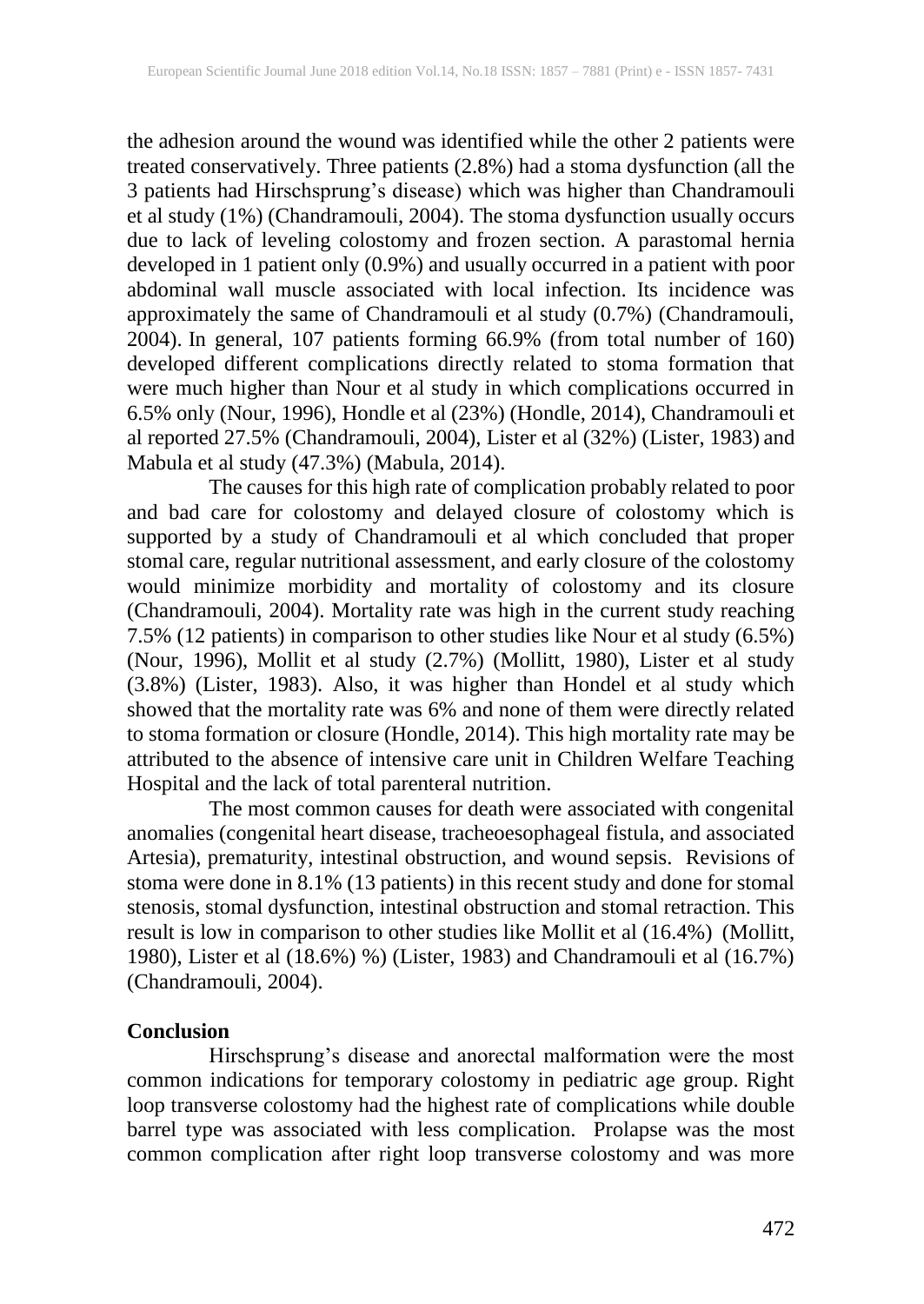common in Hirschsprung's disease. It was the least to develop in double barrel colostomy. Mortality in the patient with anorectal malformation was usually associated with other associated congenital anomalies.

#### **Recommendations**

- Colostomy creation must be done by a well-trained surgeon.
- Right loop transverse colostomy should not be done routinely in Hirschsprung's disease and imperforate anus as it has a high rate of complications, double barrel instead of loop colostomy should be done.
- Double barrel descending colostomy is a procedure of choice for imperforate anus because of complete fecal diversion and low incidence of complications.
- Definitive surgery for Hirschsprung's disease and imperforate anus should be done as early as possible to reduce the length of time that child having a stoma.
- Single-stage repair for Hirschsprung's disease and imperforate anus must be the goal in the future.

## **Acknowledgment:**

I would like to thank all the persons that they have great efforts to complete this research especially Dr. Esraa A. Ali (M.B.Ch.B/C.A.B.P) for revision and Dr. Hmoud M. Hassan (FICMS/ CM) for statistical work.

## **Interest of Conflict:**

There is no interest of conflict with any organization and this research is not funded.

## **References:**

- 1. AL Salem, A.H., Grant, C. S. (1992). Colostomy complications in infants and children. *Int surg,* 77, 164.
- 2. Bastawrous, A.A., Torosian, M.B., Statter, M.B., et al. (1995). Trends in pediatric ostomy surgery: intestinal diversion for necrotizing enter colitis and biliary diversion for biliary hypoplasia syndromes. *J.Wound Ostomy Continence Nurs,* 22(6), 280-283.
- 3. Brown, H., Randle, J. (2005). Living with a stoma: a review of the literature *J Clin Nurs*, 14 (1), 74-81.
- 4. Chandramouli, B., Srinivasan, K., Jagdish, S., Ananthakrishnan, N. (2004). Morbidity and mortality of colostomy and its closure in children. *JPediatr Surg*, 39(4),596-599.
- 5. Cigdem, M.K., Onen, A., Duran, H., Ozturk, H. and Otcu, S. (2006) The Mechanical Complications of Colostomy in Infants and children: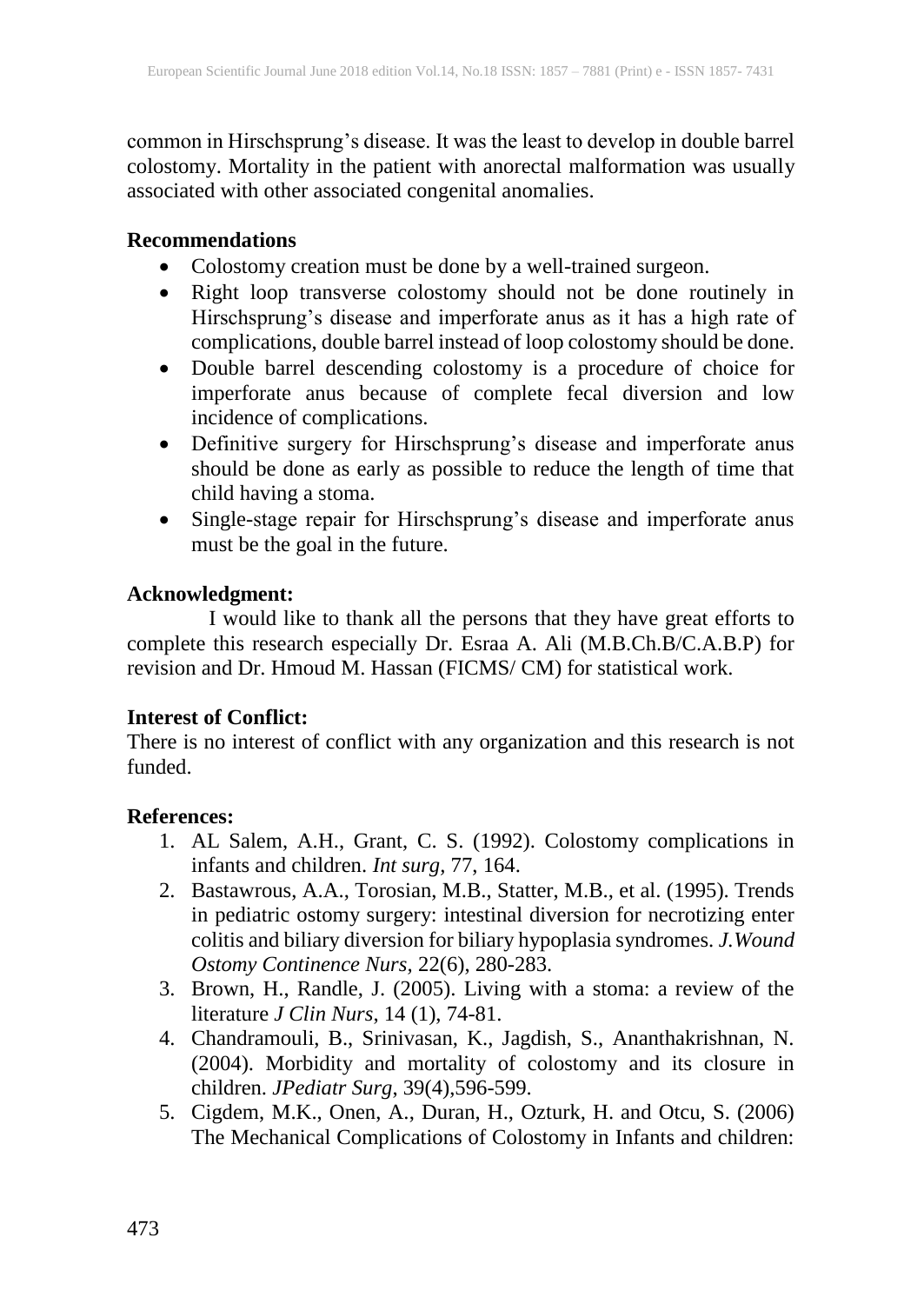Analysis of 473 Cases of a Single Center. *Pediatric Surgery International*, 22, 671-676.

- 6. Dinnick, T. The Origins and Evolution of Colostomy. (1934). *British Journal of Surgery*, 22, 142-154.
- 7. Fleshman, J.W., & Lewis, M.G. (2007). Complications and Quality of Life after Stoma Surgery: A Review of 16,470 Patients in the UOA Data Registry. *Seminars in Colon and RectalSurgery*, 18, 19-24.
- 8. Hondel, D.V., Sloots, C., Meeussen, C., Wijnen, R. (2014). To split or not to split: colostomy complications for anorectal malformations or hirschsprung disease: a single center experience and a systematic review of the literature. *Eur J Pediatr Surg*,24(1),61-69.
- 9. Keith, W.A., George, W.H. (2005). Pedietric surgery. 4th edition. U.S.A. phildelphia: Elsevier suanders. 488.
- 10. Lawrence, W. (1994). Current surgical diagnosis and treatment. 10th edition. USA. California. Appleton and Lange. 689-690.
- 11. Lister, J. & Smirza, P.J. (1983). Colostomy complications in children. *Practitioner*, 227-237.
- 12. Mabula, J.B., Kayange, N.M., Manyama, M., Chandika, A.B., Rambau, P.F., Chalya, P.L. (2014). Hirschsprung's disease in children: a five year experience at a university teaching hospital in northwestern Tanzania. *BMC Res Notes*, 28(7),410.
- 13. Mollitt,D.L., Malangoni, M.A., Ballantine, T.V., et al. (1980). Colostomy complications in children. An analysis of 146 cases. *Arch surg*, 115, 455-458.
- 14. Nour, S., Beck, J., and Stringer. (1996). Colostomy complication in infants and children. *Annals of the Royal College of surgeon of England*, 78(6), 526-530.
- 15. Ơ Neil, J.A., Jay, L.G., Arnold, G.C. & Anthong, A.C. (2004). Principles of pediatric surgery. 2nd edition. U.S.A.: Mosby. 597.
- 16. O'Neil, J.A., Micheal, Gauderer, W.L. (1998). Paediatric surgery. 5<sup>th</sup> edition. USA. Mosby Year book Inc, 1349.
- 17. Patwardhan, N., Kiely, E.M., Drake, D.P., et al. (2001). Colostomy for anorectal anomalies: High incidence of complications. *J Pediatr Surg*, 36, 795-798.
- 18. Pena, A., Migotto-Krieger, M. & Levitt, M.A. (2006) Colostomy in Anorectal Malformations: A Procedure with Serious but Preventable Complications*. Journal of Pediatric Surgery*, 41, 748-756.
- 19. Raffensporger, J.G. (1990). Swensen's pediatric snrgery. 5<sup>th</sup> edition. Norwalk CT Appleton and Lang. 587-590.